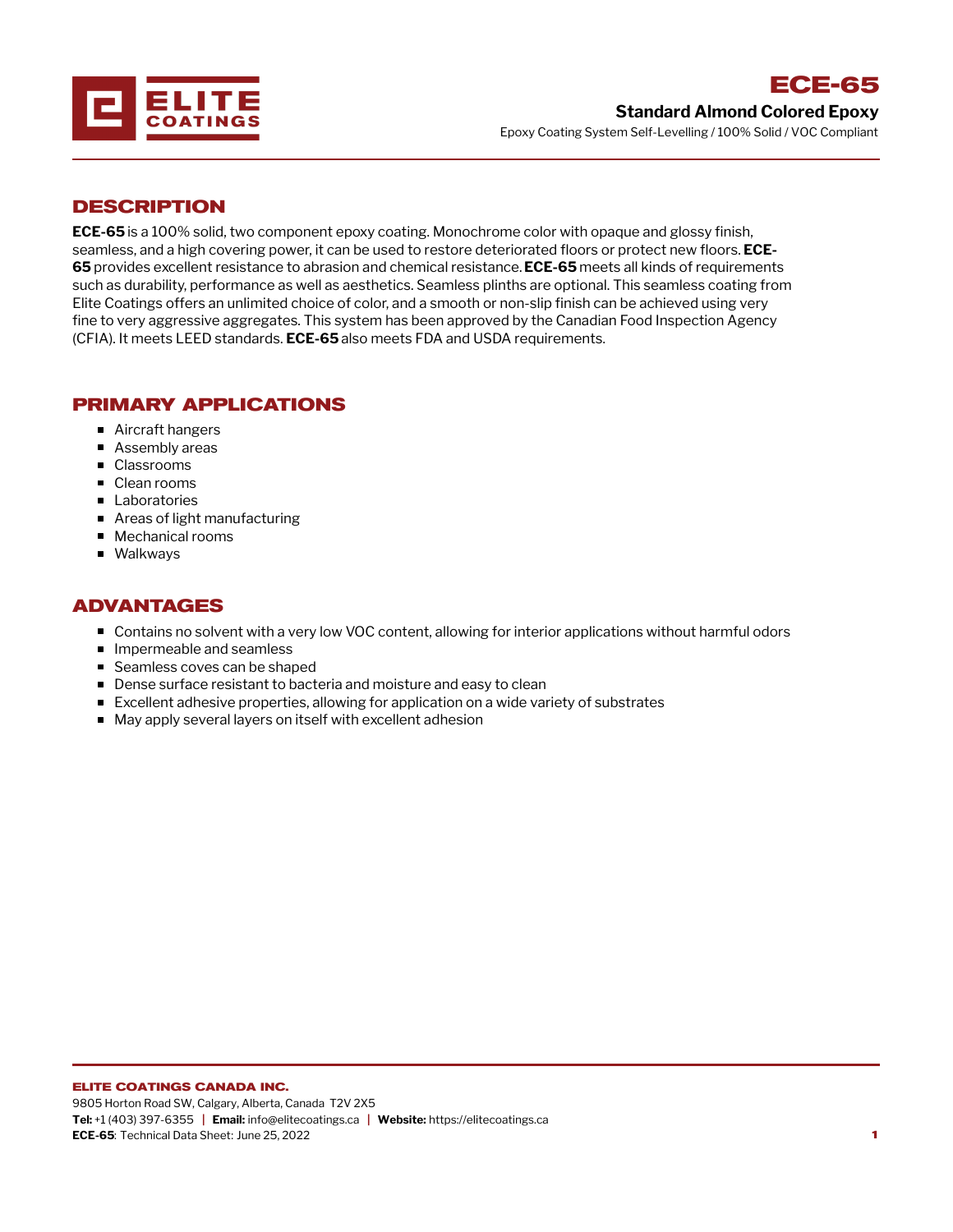

**Standard Almond Colored Epoxy**

**ECE-65**

Epoxy Coating System Self-Levelling / 100% Solid / VOC Compliant

# **TECHNICAL DATA**

| Packaging litres / gal us                                                                                                                                             |                     |                                                                                                                                      | <b>Color</b>                                                                                                                                                            |                |                          |  |  |  |
|-----------------------------------------------------------------------------------------------------------------------------------------------------------------------|---------------------|--------------------------------------------------------------------------------------------------------------------------------------|-------------------------------------------------------------------------------------------------------------------------------------------------------------------------|----------------|--------------------------|--|--|--|
| 11.34/3                                                                                                                                                               | 15.9/4.2            | 56.7/15                                                                                                                              | Part A                                                                                                                                                                  | Part B         | Mixture                  |  |  |  |
| <b>Recommended Thickness</b>                                                                                                                                          |                     |                                                                                                                                      | Upon Request                                                                                                                                                            | Clear - Amber  | Same as Part A           |  |  |  |
| Primer: ECE-65                                                                                                                                                        |                     | 8 mils / 200 ft <sup>2</sup> us gal                                                                                                  | <b>Shelf Life</b>                                                                                                                                                       |                |                          |  |  |  |
| Finish Coat: ECE-65                                                                                                                                                   |                     | 16 mils / 100 ft <sup>2</sup> us gal                                                                                                 |                                                                                                                                                                         |                |                          |  |  |  |
| <b>Mix Ratio by volume</b>                                                                                                                                            |                     |                                                                                                                                      | 12 months in original unopened factory sealed containers. Keep<br>away from extreme cold, heat, or moisture. Keep out of direct<br>sunlight and away from fire hazards. |                |                          |  |  |  |
| $A:B = 2:1$                                                                                                                                                           |                     |                                                                                                                                      |                                                                                                                                                                         |                |                          |  |  |  |
| order to cover the same mileage.                                                                                                                                      |                     | *Please note that the indicated mileage is calculated for flat surfaces. A porous or imperfect surface will require more material in |                                                                                                                                                                         |                |                          |  |  |  |
| ECE-65 complies with the following LEED requirements<br>IEQ Credit 4.2: Low emitting materials; Paints and coating<br>SCAQMD Method 304-91<br>VOC content < $110 g/L$ |                     |                                                                                                                                      |                                                                                                                                                                         |                |                          |  |  |  |
| Pot life (150g)                                                                                                                                                       | VOC (g/litre)       |                                                                                                                                      | Density (kg/litre)                                                                                                                                                      |                |                          |  |  |  |
| 50-60 minutes 25°C                                                                                                                                                    | 41.77               |                                                                                                                                      | Part A                                                                                                                                                                  | Part B         | <b>Mixture</b>           |  |  |  |
| Solids by weight %                                                                                                                                                    |                     | <b>Recommended Thinner</b>                                                                                                           | Clear: 1.11-1.13                                                                                                                                                        | $0.9 - 1.0$    | $\overline{\phantom{0}}$ |  |  |  |
| 100%                                                                                                                                                                  | xylene              |                                                                                                                                      | Colored: 1.11-1.15                                                                                                                                                      | $0.9 - 1.0$    | $\overline{a}$           |  |  |  |
| <b>Substrate Temperature</b>                                                                                                                                          |                     |                                                                                                                                      | $10^{\circ}$ C                                                                                                                                                          | $20^{\circ}$ C | $30^{\circ}$ C           |  |  |  |
| Waiting Time / Overcoatability (min / max)                                                                                                                            |                     |                                                                                                                                      | 16/48                                                                                                                                                                   | 8/24           | 6/24                     |  |  |  |
|                                                                                                                                                                       | <b>Foot traffic</b> |                                                                                                                                      | 30 hours                                                                                                                                                                | 24 hours       | 16 hours                 |  |  |  |
| <b>Curing Details</b>                                                                                                                                                 | Light traffic       |                                                                                                                                      | 5 days                                                                                                                                                                  | 3 days         | 2 days                   |  |  |  |
|                                                                                                                                                                       |                     |                                                                                                                                      |                                                                                                                                                                         |                |                          |  |  |  |
|                                                                                                                                                                       | resistance          | <b>Full cure and chemical</b>                                                                                                        | 10 days                                                                                                                                                                 | 7 days         | 5 days                   |  |  |  |

*ambient conditions, especially changes in temperature and relative humidity.*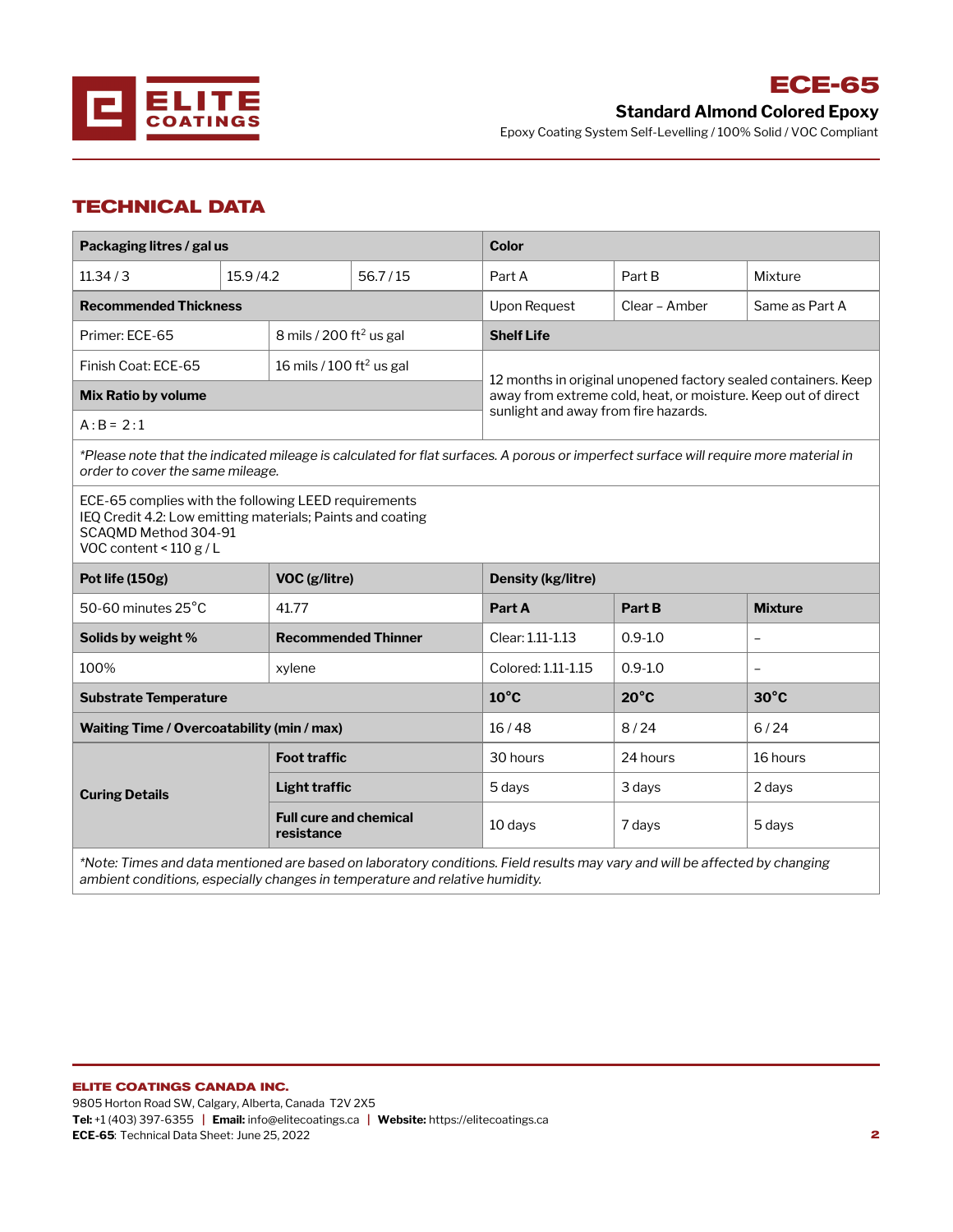

## **PROPERTIES @ 23°C (73°F) 50% R.H.**

| <b>Bond Resistance (psi) ASTM D4541</b>                               | Permeability (%) ASTM D570          |           |              |         |                |  |
|-----------------------------------------------------------------------|-------------------------------------|-----------|--------------|---------|----------------|--|
| 268 (substrate ruptures)                                              | 0.3                                 |           |              |         |                |  |
| Hardness (Shore D) ASTM D2240                                         | Tensile Strength (psi) ASTM D638    |           |              |         |                |  |
| 85-90                                                                 | 5500                                |           |              |         |                |  |
| <b>Compressive Strength ASTM D695</b>                                 | Elongation (%) ASTM D638            |           |              |         |                |  |
| 6800                                                                  | 6.7                                 |           |              |         |                |  |
| <b>Abrasion Resistance, ASTM D4060</b><br>$(CS17/1000$ cycles/1000 g) | Viscosity @ $25^{\circ}$ C<br>(cps) | Part A    |              | Part B  | <b>Mixture</b> |  |
| $0.10$ gram                                                           | clear                               | 1200-1400 |              | 200-400 | 700-900        |  |
|                                                                       | colors                              | 1400-1600 |              | 200-400 | 1000-1200      |  |
|                                                                       |                                     |           | 0.20<br>0.55 |         |                |  |
| Coefficient of Friction ASTM D1894-61T                                | <b>Steel</b><br><b>Rubber</b>       |           |              |         |                |  |

## **SURFACE PREPARATION**

The surface to be coated must be well primed. Remove dust, laitance, grease, oils, dirt, impregnating agents, waxes, foreign matter, any previous coatings, and disintegrated substances by mechanical means such as shot-blasting (BLASTRAC) or any other approved method to obtain an ICRI-CSP 3-4 profile. The compressive strength of the concrete must be at least 25 MPa (3625 lbs/in<sup>2</sup>) after 28 days and the tensile strength at least 1.5 MPa (218 lbs/in<sup>2</sup>).

### **MIXING**

The products must be conditioned at a temperature between 18°C (65°F) and 30°C (86°F).

### **Pre-mixed color or clear (A)**

Mix the resin part (A) perfectly before pouring the hardener (part B) according to the indicated mixing ratio. Depending on product amount and size of mixing equipment, mix for 1 to 3 minutes at low speed (300 to 450 rpm). During mixing, scrape the walls and bottom of the container at least once with a trowel to obtain a homogeneous mixture. As the pot life is limited, prepare amount of desired product as required in order to avoid any loss.

### **Part (A) when adding color [pod](mailto:info@elitecoatings.ca)**

Incorporate a full colored container into the clear part (A), and then thoroughly mix until the color is uniform (one colored container pod per part A gallon) before pouring in the hardener (part B) according to the indicated mixing ratio. Depending on product amount and size of mixing equipment, mix for 1 to 3 minutes at low speed (300 to 450 rpm). During mixing, scrape the walls and bottom of the container at least once with a trowel to obtain a homogeneous mixture. As the pot life is

### **ELITE COATINGS CANADA INC.**

9805 Horton Road SW, Calgary, Alberta, Canada T2V 2X5 **Tel:** +1 (403) 397-6355 **| Email:** info@elitecoatings.ca **| Website:** https://elitecoatings.ca **ECE-65**: Technical Data Sheet: June 25, 2022 **3**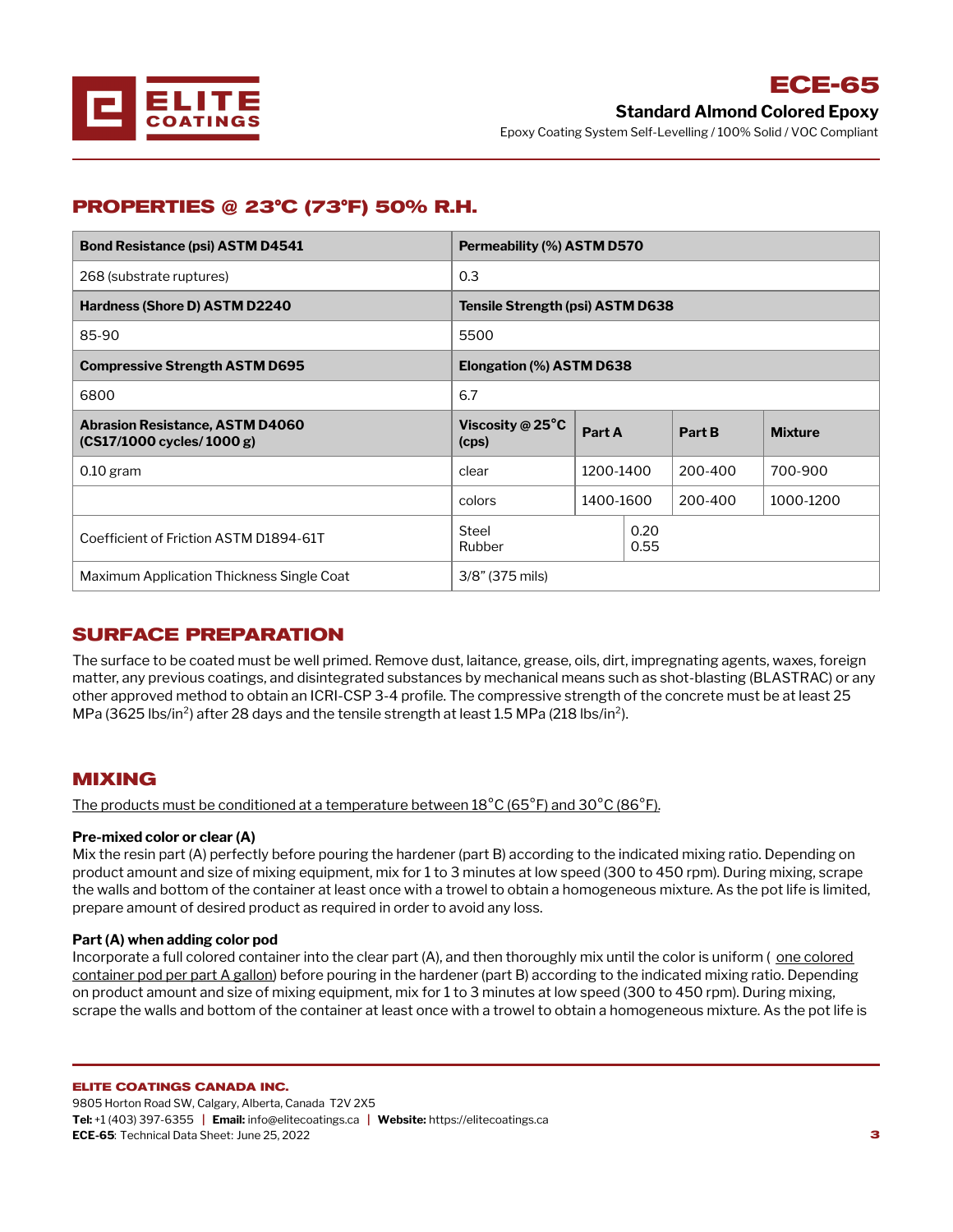

limited, prepare amount of desired product as required in order to avoid any loss.

### **APPLICATION**

### **APPLICATION: 1st coat of ECE**

Apply the coating using a rubber squeegee and pass a roller to obtain a uniform coating.

### **APPLICATION: 2nd coat of ECE**

Apply the finish coat using a rubber squeegee and pass a roller to obtain a uniform coating.

### **CLEANING**

Clean all application equipment with your preferred cleaner. Once the product has hardened, it can only be removed by mechanical means. In case of skin contact, wash thoroughly with warm soapy water.

### **RESTRICTIONS**

- Do not apply at temperatures below  $10^{\circ}$ C / 50 $^{\circ}$ F or above 30 $^{\circ}$ C / 86 $^{\circ}$ F
- The relative humidity of the surrounding work environment during the application of the coating and throughout the curing process should not exceed 85%
- Substrate temperature must be  $3^{\circ}$ C (5.5 $^{\circ}$ F) above dew point measured
- Humidity content of substrate must be <4% when coating is applied
- Do not apply on porous surfaces where a transfer of humidity may occur during the application
- The application of this coating on an interior or exterior substrate without a moisture barrier is at risk of detachment (by hydrostatic pressure)
- Protect the coating from all sources of moisture for a period of 48 hours
- Surface may discolor in areas exposed to regular ultraviolet light

### **HEALTH AND SAFETY**

In case of skin contact, wash with water and soap. In case of eye contact, immediately rinse with water for at least 15 minutes. Consult with a doctor. For respiratory problems, transport victim to fresh air. Remove contaminated clothes and clean before reuse. Components A and B contain toxic ingredients. Prolonged contact of this product with the skin is susceptible to provoke an irritation. Avoid eye contact. Contact with may cause serious burns. Avoid breathing vapors release from this product. This product is a strong sensitizer. Wear safety glasses and chemical resistant gloves. A breathing apparatus filtering organic vapors approved by the NIOSH/MSHA is recommended. Predict suitable ventilation. Consult the material safety data sheet for further information.

### **IMPORTANT NOTICE**

The information and recommendations contained in this document are based on reliable test results according to Elite Coatings Canada Inc. The data mentioned are specific to the material indicated. If used in combination with other materials,

#### **ELITE COATINGS CANADA INC.**

9805 Horton Road SW, Calgary, Alberta, Canada T2V 2X5 **Tel:** +1 (403) 397-6355 **| Email:** info@elitecoatings.ca **| Website:** https://elitecoatings.ca **ECE-65**: Technical Data Sheet: June 25, 2022 **4**